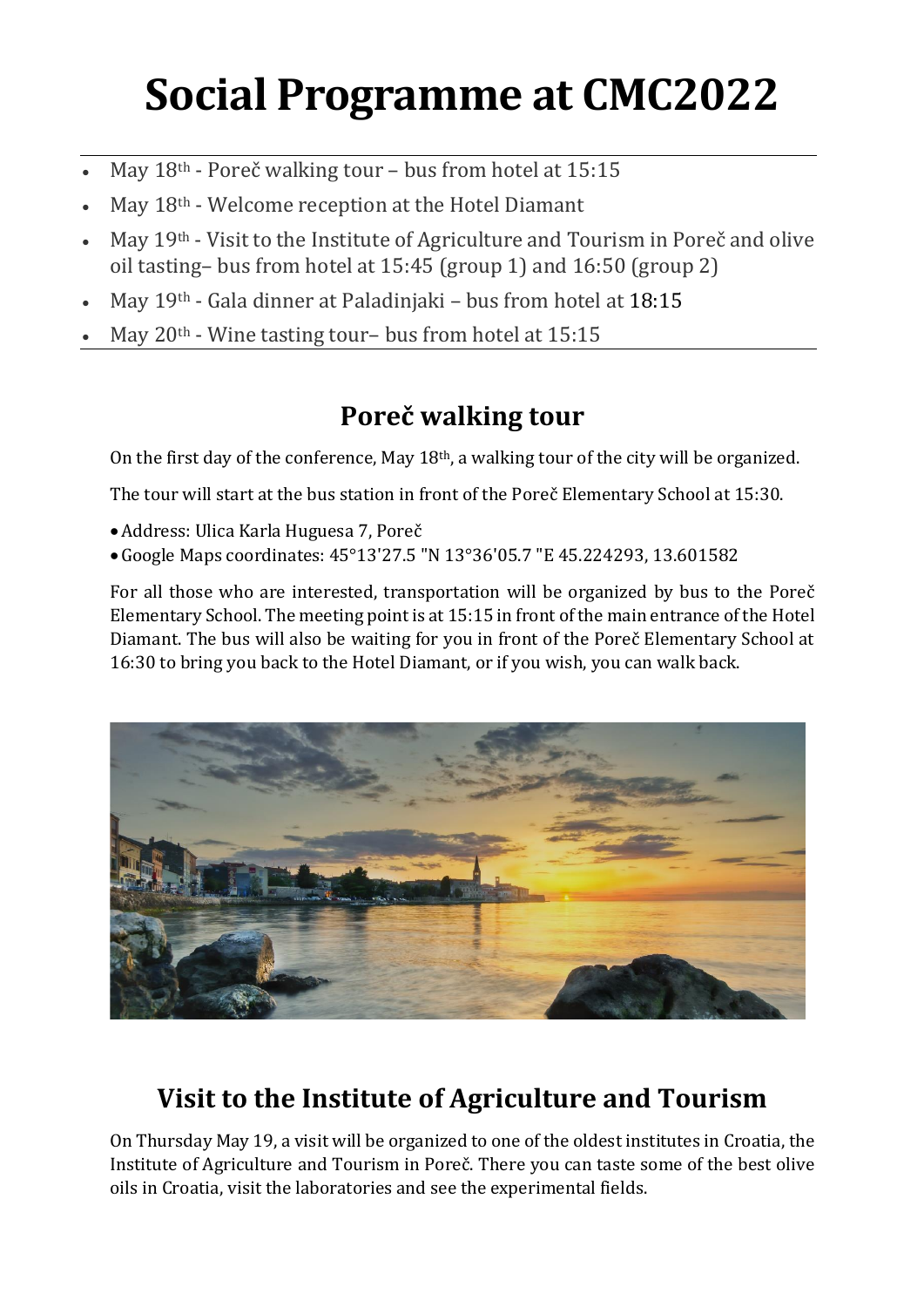The visit will be organized in two groups (16:00-16:50 and 17:00-17:50). The groups will be divided at the registration.

The bus will bring all interested participants to the Institute. Meeting point will be in front of the main entrance of the hotel at 15:45 for the group 1 and at 16:50 for the group 2. Please note that group 2 will have only 30 minutes at the hotel Diamant before leaving for the Gala dinner.



### **Gala dinner at the agrotourism Paladnjaki**

Visit to a local Istrian farm in a small village near Žminj, 30 km from Poreč, where the gala dinner will take place at 19:00. Agrotourism Paladnjaki is a famous place for wedding celebrations, with local dishes and homemade wine.

Transportation to Žminj will be organized by bus, which will pick up participants in front of the hotel at 18:30. You will have to walk about 300 meters from the parking lot, so a formal dress code is not required. The bus for the return to the hotel is scheduled at 22:00, 23:00 and 24:00.